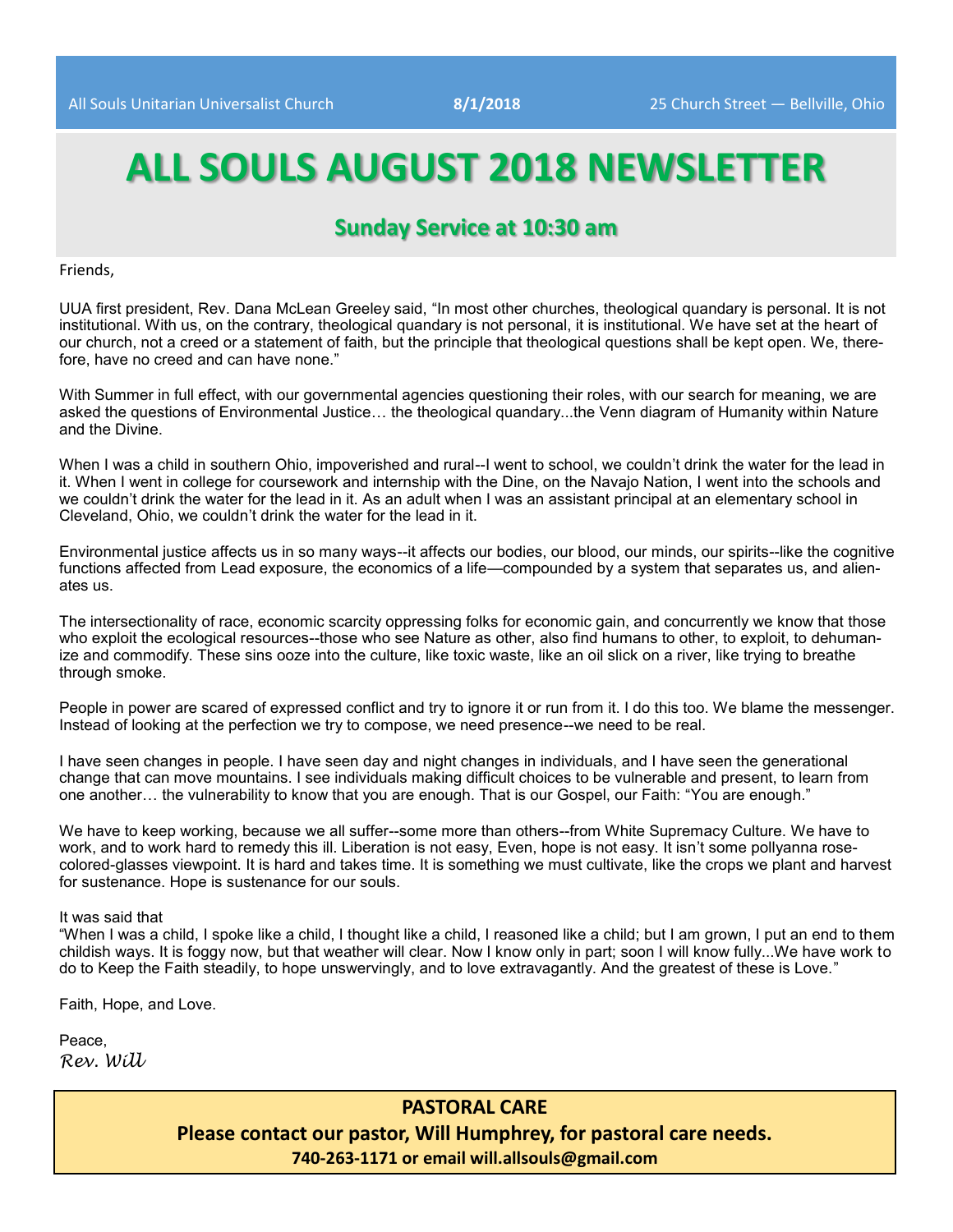# *MESSAGES FROM THE BOARD*

### **…from Joanne Gillum - Treasurer**

| <b>JUNE TREASURER'S REPORT</b>       | <b>Average Attendance: 52</b> |                  |  |  |
|--------------------------------------|-------------------------------|------------------|--|--|
|                                      | <b>JUNE</b>                   | $Y-T-D$          |  |  |
| <b>INCOME</b>                        |                               |                  |  |  |
| <b>Pledges</b>                       | 2,395.00                      | 32,218.00        |  |  |
| <b>2018-2019 Pledges</b>             | 250.00                        | (520.00)         |  |  |
| <b>Offerings</b>                     | 600.00                        | 6,160.11         |  |  |
| <b>Kenya Coin Collection</b>         | 104.00                        | 1,247.19         |  |  |
| <b>Rummage Sale</b>                  | 0.00                          | 0.00             |  |  |
| <b>Recycle</b>                       | 0.00                          | 118.20           |  |  |
| <b>Maintenance Fund</b>              | 0.00                          | (204.26)         |  |  |
| <b>Sanctuary Renovation Fund</b>     | 0.00                          | (1,761.92)       |  |  |
| <b>Solar Panel Fund</b>              | 0.00<br>0.00                  | 707.56<br>150.00 |  |  |
| <b>Rental Income</b>                 |                               |                  |  |  |
| <b>Minister's Discretionary Fund</b> | 0.00                          | 100.00           |  |  |
| <b>Convocation Account</b>           | (617.66)                      | 0.00             |  |  |
| <b>Glenn Myers Memorial Fund</b>     | 0.00                          | 635.00           |  |  |
| <b>Other</b>                         | 0.09                          | 444.22           |  |  |
| <b>TOTAL</b>                         | $2,731.43*$                   | 39,294.10        |  |  |
| <b>EXPENSES</b>                      | 3,730.10**                    | 38,783.78        |  |  |
| <b>DIFFERENCE</b>                    | (998.67)                      | 510.32           |  |  |

**\* A monthly income of \$3,378.33 is required to meet the annual budget of \$40,540.00.**

**\*\* Expenses other than "usual":**

 **Gay Pride Event \$500.00; Altar flowers \$175.00; Pastor lodging at UUA \$298.00**

### **JUNE PLEDGE REPORT**

| <b>Total pledges</b>   | 27       |           |  |  |
|------------------------|----------|-----------|--|--|
| <b>Total units</b>     | 34       |           |  |  |
|                        | June     | $Y-T-D$   |  |  |
| <b>Amount Pledged</b>  | 2,361.00 | 32,006.00 |  |  |
| <b>Amount Received</b> | 2,395.00 | 32,218.00 |  |  |
| <b>VARIANCE</b>        | $+34.00$ | $+212.00$ |  |  |

**As the terms of officers are limited by our bylaws, I am seeking someone who will assume the office on July 1, 2019 so that training can occur during the interim.**  $-$ *Joanne*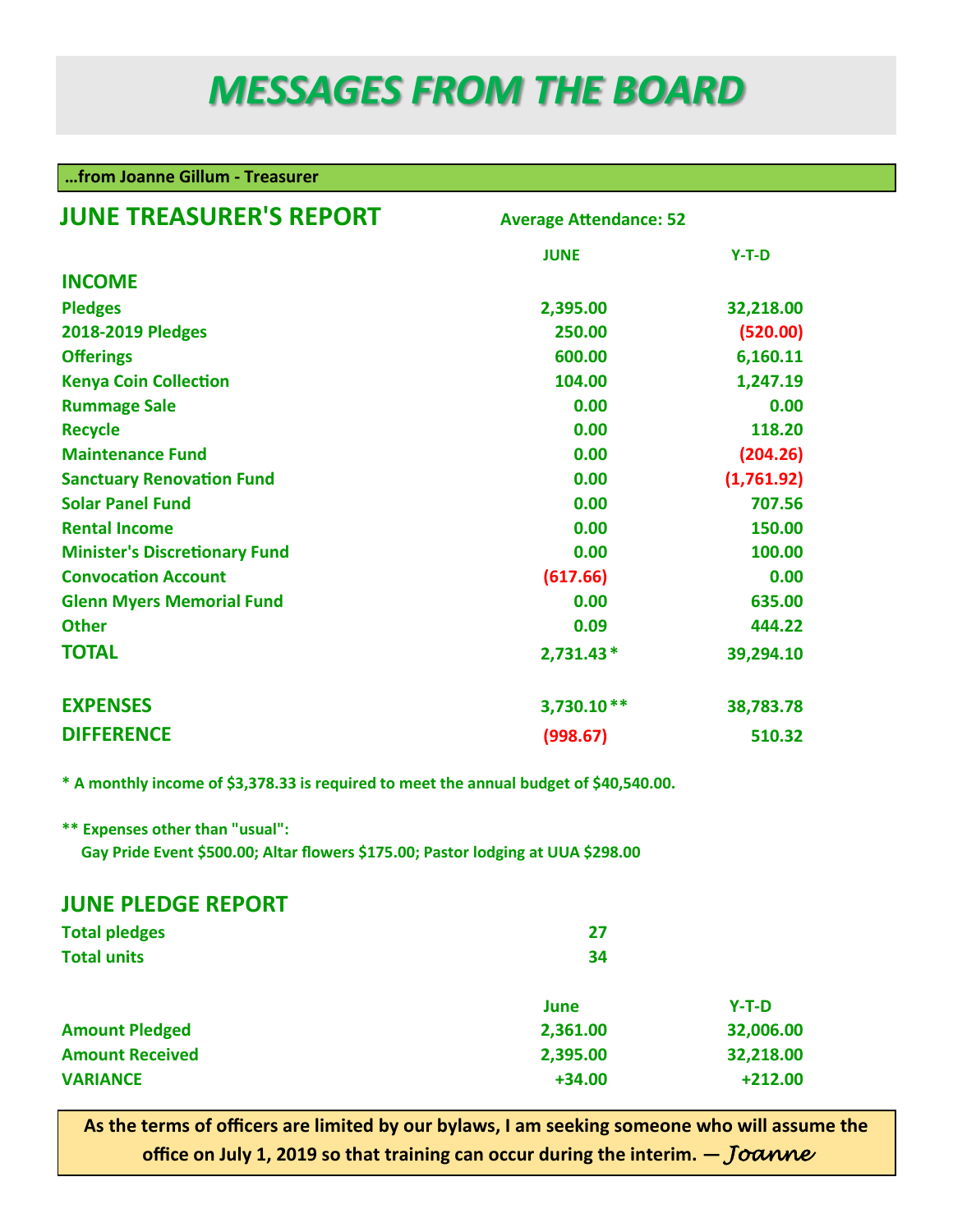#### **...from Brian Moore—Pulpit & Worship Trustee**

## **GREETINGS FROM THE PULPIT CHAIR**

"Tolerance implies no lack of commitment to one's beliefs. Rather it condemns the oppression or persecution of others." – John F. Kennedy

"The purpose of religion is to control yourself, not to criticize others." – H.H. The Dalai Lama

We believe in toleration of religious ideas. All religions, in every age and culture, possess not only intrinsic merit, but also potential value for those who have learned the art of listening.

### **PULPIT SCHEDULE**

\*\*\*August 2<sup>nd</sup> Thursday – Tao Bridge @ The Old Bag of Nails 6-8p

#### **Sunday, August 5**

**Speaker:** Michael Anderson

**Title:** "Sacred Earth—Mother Earth"

**Topic:** The heritage preserved by the original peoples reveals to us our own primordial inheritance as spiritual beings, whatever our backgrounds. Each of us must come to terms with our place in this world as spiritual beings. To do so is to enter into the unutterable richness of a deeper understanding; to refuse is to close oneself off from our spiritual inheritance and from embracing our Mother Earth as sacred.

**Leader:** Reed Richmond **Music:** Shelley Mauk

#### **Sunday, August 12**

**Speaker:** Dr. Walter Kania

**Title:** "Your Psychology Is Your Biology—

THE GHOST IN THE MACHINE"

**Topic:** Rene Descartes said, "I think, therefore I am." He recognized the relationship between his ability to think and the reality of his existence. A profound insight. He also saw the body as only matter and the mind as the "Ghost in the Machine." What he didn't know is that your Psychology is what created your Biology. The old paradigm of human biology maintained that your genetic structures were responsible for your biology, your state of health, your proneness to illness or disease and ultimately for your behavior. You had a free pass and could blame everything on the genes that were given you through your parents. Sorry! That won't work anymore. The new biology tells us what the psychological paradigm of the power of our thoughts and beliefs has been telling us all along. The kind and quality of thoughts and beliefs determines the nature of the chemicals that flow in your body. Our choices to rehearse positive or negative thoughts and beliefs determine whether our organs and

bodies receive life nourishing chemical ingredients or poisonous contaminants that create illness and disease. Guess what? We are indeed creators, not victims. The new biology and the new science of Quantum Physics are showing us a world we have never understood.

**Leader:** Kristen Ellis **Music:** Trio

#### **Sunday, August 19**

**Speaker:** Cara Mia

**Title:** "Perfect Love & Perfect Truth: Misinformation in Magickal Community"

**Topic:** People have always been misinformed about Paganism and Witchcraft, but today, in the times of "fake news" and wondering whether the information being given to us is even real, people are growing even more concerned about how we can expect to educate about minority religions, particularly such widely varied and personal paths as we find in modern Paganism and Witchcraft. There's no Holy Book of Rules to go from—it depends on who we're talking about, so... What's *True* and what's not? People are always wondering how we can answer questions and concerns from people outside Paganism. But we also have questions and concerns from inside our Pagan/Witchy realm, such as what to do when people within our communities are the ones spreading the misinformation. How do we maintain a cohesive "community" (and what does "community" mean, anyway?) when we don't always have Perfect Love and Perfect Trust for what people are doing or saying? Where lies the Truth, "Perfect" or otherwise?

> **Leader:** Kristen Ellis **Music:** Shelley Mauk \*\*\*Tao Bridge @ Old Bag of Nails 6-8p

#### **Sunday, August 26**

**Speaker:** Jacqueline Moore**—**

**Palm Park Pet Blessing Service**  *Please make sure your pet is up to date on immunizations, and please check with your vet regarding the flu vaccines.*

**Title:** Pet Blessing Service and The Great Koan, Your Dog **Topic:** A KOAN BRINGS ABOUT a change of heart—its value is to transform the mind.

We take time once a year with a formal ceremony to give thanks and bless our companions in life—cats and dogs, birds and chickens, turtles and fish and so much more! This ceremony also acknowledges that our lives are made fuller and richer by the creatures that inhabit the Earth with us, not just those that live with us. As we express gratitude and celebrate the joy our beloved pets and all animals bring to our lives, may we also contemplate the boundless Dharma gate of Mu.

> **Leader:** Fonda Kendrick **Music:** Trio **\*\*\* POTLUCK & KENYA COIN COLLECTION**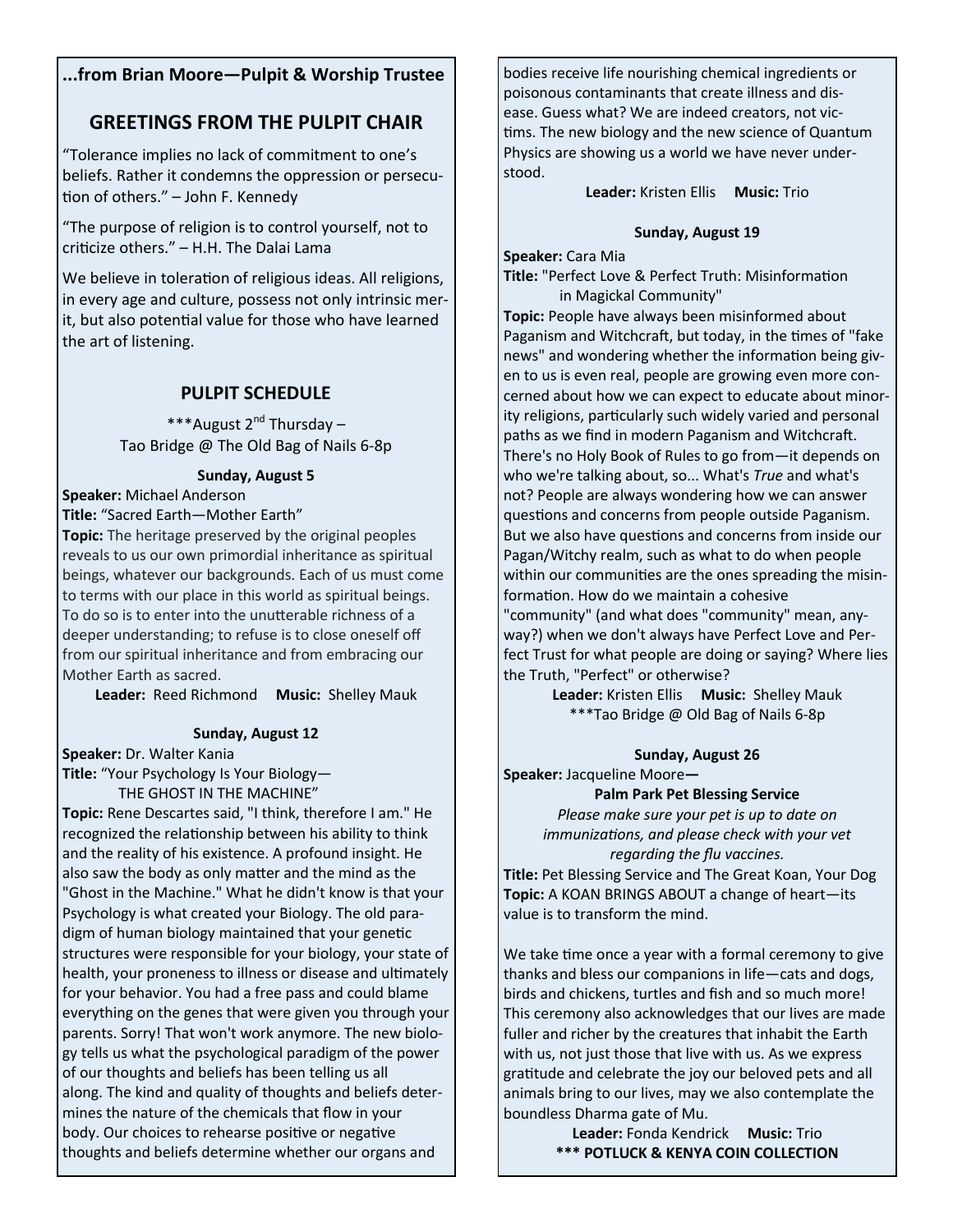## **…from Art O'Leary – Finance Trustee**

All Souls Family,

This month I have some good reports and some nagging. So nagging first. For those of you who pledge weekly (like myself) please remember that there are 52 weeks in the year, so some months have 5 weeks. For those of you who have not made a pledge for this year please reconsider. Even if you feel that you can't afford enough to mention, we would appreciate hearing from you. Maybe you aren't sure what your financial situation will be over the coming months, you can always let us know of your changes — no questions asked. By making a pledge we know you are thinking of what you can do to forward the work of the church. Of our 70 members we have received only 27 pledges representing 35 members; we can do better than that.

Now the good reports. We ended the last fiscal year with a surplus of about \$500. The pledge total so far is up almost 10% — thanks for your generosity! The solar panel project has been a tremendous success. We are saving powerplant emissions everyday.

Peace,

*Art*

## **…from Chuck Rhodes – Maintenance Trustee**

The solar energy project has been in operation since mid March. The following data reflects the success of this energy system.

June electric bill reflected usage of -98 kwh, and the July was -69 kwh. So during this time period we were distributing electricity to our neighbors on the grid. Though we did not use any electricity from AEP, we have to pay for the use of their equipment and services, which still makes our bill much less than in past years.

Another benefit is to the environment. To date we have saved 4,366 pounds of Co2 emissions, which is equal to 110 trees planted.

As of July 24th we have generated 2.82Mwh of electricity. WELL DONE, ALL SOULS.

The installation of the acoustic panels in the Fellowship Hall is completed, and there appears to be noticeable reduction of noise echo in the Hall. We are still evaluating the effectiveness of these panels with the intent of adding more panels if needed.

Thanks to Joyce Fenton, the new table arrangements have reduced congestion during coffee hour when trying to get to a seat at one of tables. The "sea shore" decoration is delightful. WELL DONE, JOYCE.

The grounds are looking very neat and tidy thanks to Ed Fox's weekly mowing.

I an so happy that Rob Gibson has agreed to take over the operation of the P.A. System. Please give him your support in his new role.

Future projects are:

- clean and organize storeroom and shed trim hemlock tree
- 
- seal church exterior paint shed
- install demand hot water heater
- 
- paint/caulk exterior frames of stain glass windows paint the new window frames interior and exterior
	-

If you have any suggestions or want to be a part of the maintenance team, please let me know. *— Chuck*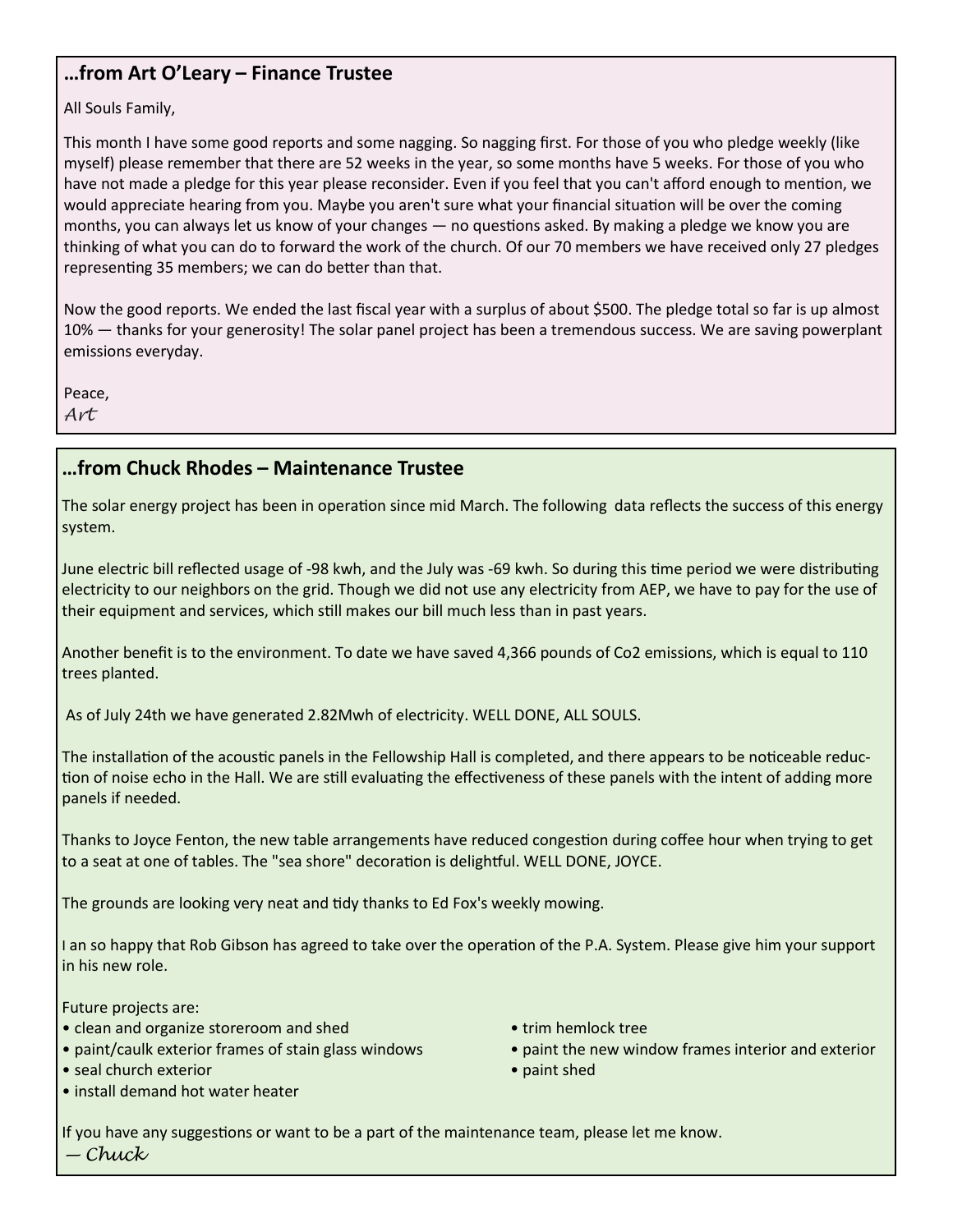### **…from Jim Abel – Fellowship Trustee**

Greetings everyone. First, a big thank you to Margaret Lin for her service as Fellowship Trustee during a challenging time. Margaret went above and beyond to help me transition to the new role. I'd also like to thank L.D. for asking me to serve. As your new trustee I appreciate the friendships I've made so far and look forward to many new ones to come.

Secondly, I'd like to take this opportunity to bring your attention to the Mealtrain.com website if you're not already using it. It's an easy and extremely useful tool for organizing the church activities, tasks, and potlucks. If you have any questions about it, please text me at (614) 284-3972 or talk to me during fellowship, and I'll be happy to answer them.

> Thanks and enjoy your summer! *Jim*

## **…from Karen Gotter – Religious Education Trustee**

It's likely been another quiet week in Lake Wobegon, but it sure hasn't been for the RE Trustee at All Souls! Fortunately, I've seen more people showing interest in assisting with class and curriculum ideas, which has got me excited about different things we can do with our Religious Education program over the next year.

Art O'Leary has been leading another excellent adult series based off Ta-Nehisi Coates' most recent publication, *Between the World and Me*. I wasn't able to attend the first few sessions, so on the recommendation of one of our members, I downloaded the audio version of the book to listen to while driving out to Colorado. It was very meaningful to hear the author reading this letter to his son, and the larger audience of readers. Last year, I began Desmund Tutu's audio version of *The Book of Forgiving*, and at the time, I thought it would be an excellent exercise to experience as a class. After hearing Mr. Coates' rendition of his text, I realized we should take more opportunities to enjoy audio and/ or video resources during our adult RE classes.

I do not have anything specific planned as the follow up to *Between the World and Me* and would like to hear from the congregation about any subject matter that is calling to them at the moment. As usual, I tend to give more of a focus to our children's program, and I would like to share that I have been experimenting with a system to help organize the subject matter, activities, and assistant leaders for our kids' experiences. My thought was to have a monthly theme, but break it down into a "Sunday of Service,"a "Story-Telling Sunday,"and an "Art-E Sunday" (with one Sunday leftover as a free-for-all!) Realizing that one of our strengths as a small congregation is our ability to be flexible, I am hoping that a little bit of structure will allow the kids to absorb concepts and ideas a little better, and to let the adults know what to expect so everyone feels more comfortable jumping in to help out.

As always, I want to give a BIG thanks to those helpers who stepped up to lead the classes during my adventures out West, to those who offer ideas and supplies, those who continue to tell me that I've been doing a great job (even when I don't feel it!) and most of all, those who continue to participate and encourage their children to take part in our classes. We couldn't do this without you!